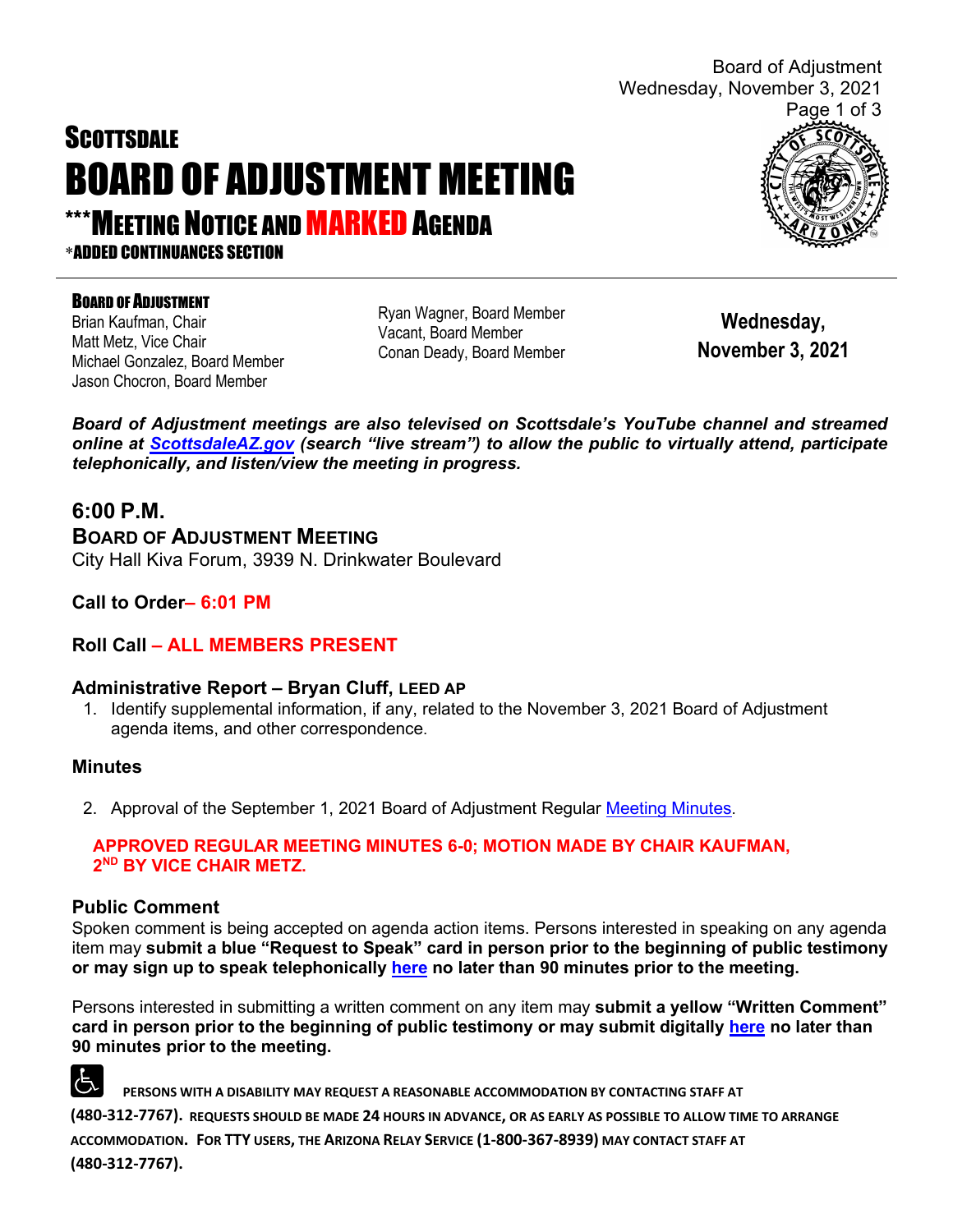#### **- AGENDA CONTINUED ON THE NEXT PAGE -**

## \*CONTINUANCES

\*5 [7-BA-2021 \(Boyd Casita Extension Accommodation\)](https://eservices.scottsdaleaz.gov/planning/projectsummary/ba_reports/BA_7_BA_2021.pdf)

**Applicant has requested a continuance to the January 5th Board of Adjustment meeting.**

Request by owner for a disability accommodation to the City of Scottsdale Zoning Ordinance, Section 5.404.E.1.a, as amended by case 59-ZN-1992, seeking a relief from the required front yard setback for a proposed building addition, for a property with Single-family Residential (R1-10) zoning located at 33833 N 67th St.

Staff contact person is Omar Smailbegovic, 480-312-3087. **Applicant contact person is Gregory Boyd, (408) 406-1470**.

**CONTINUED TO JANUARY 5, 2021 MEETING 6-0; MOTION BY CHAIR KAUFMAN, 2ND BY BOARD MEMBER CHOCRON.**

### REGULAR AGENDA

3. [6-BA-2021 \(Scottsdale Recovery Center -](https://eservices.scottsdaleaz.gov/planning/projectsummary/ba_reports/BA_6_BA_2021.pdf) Appeal)

Request for an appeal of the Zoning Administrator's written decision dated June 23, 2021, that the proposed sober living use of the property would constitute a Care Home, which is not permitted under the Medium Density Residential (R-3) zoning at the property located at 7910 and 7920 E. Wilshire Drive.

Staff contact person is Jeff Barnes, 480-312-2376. **Applicant contact person is Heather Dukes, 602-320-8866**.

**MOTION FOR JURISDICTION AND STANDING CARRIED 6-0; MOTION BY VICE CHAIR METZ, 2ND BY CHAIR KAUFMAN.**

#### **OVERTURNED ZONING ADMINISTRATOR'S DECISION 5-1; MOTION BY CHAIR KAUFMAN, 2ND BY BOARD MEMBER DEADY**

4. [8-BA-2021 \(Scottsdale Recovery Center -](https://eservices.scottsdaleaz.gov/planning/projectsummary/ba_reports/BA_8_BA_2021.pdf) Accommodation)

Request by owner for a reasonable accommodation based on a disability, to the City of Scottsdale Zoning Ordinance, to allow a proposed sober living (Care Home) use at a property with Medium Density Residential (R-3) zoning, located at 7910 and 7920 E. Wilshire Drive.

Staff contact person is Jeff Barnes, 480-312-2376. **Applicant contact person is Heather Dukes, 602-320-8866**.

#### **APPROVED WITH STIPULATION 6-0; MOTION BY CHAIR KAUFMAN, 2<sup>ND</sup> BY VICE CHAIR METZ.**

 **PERSONS WITH A DISABILITY MAY REQUEST A REASONABLE ACCOMMODATION BY CONTACTING STAFF AT (480-312-7767). REQUESTS SHOULD BE MADE 24 HOURS IN ADVANCE, OR AS EARLY AS POSSIBLE TO ALLOW TIME TO ARRANGE ACCOMMODATION. FOR TTY USERS, THE ARIZONA RELAY SERVICE (1-800-367-8939) MAY CONTACT STAFF AT (480-312-7767).**